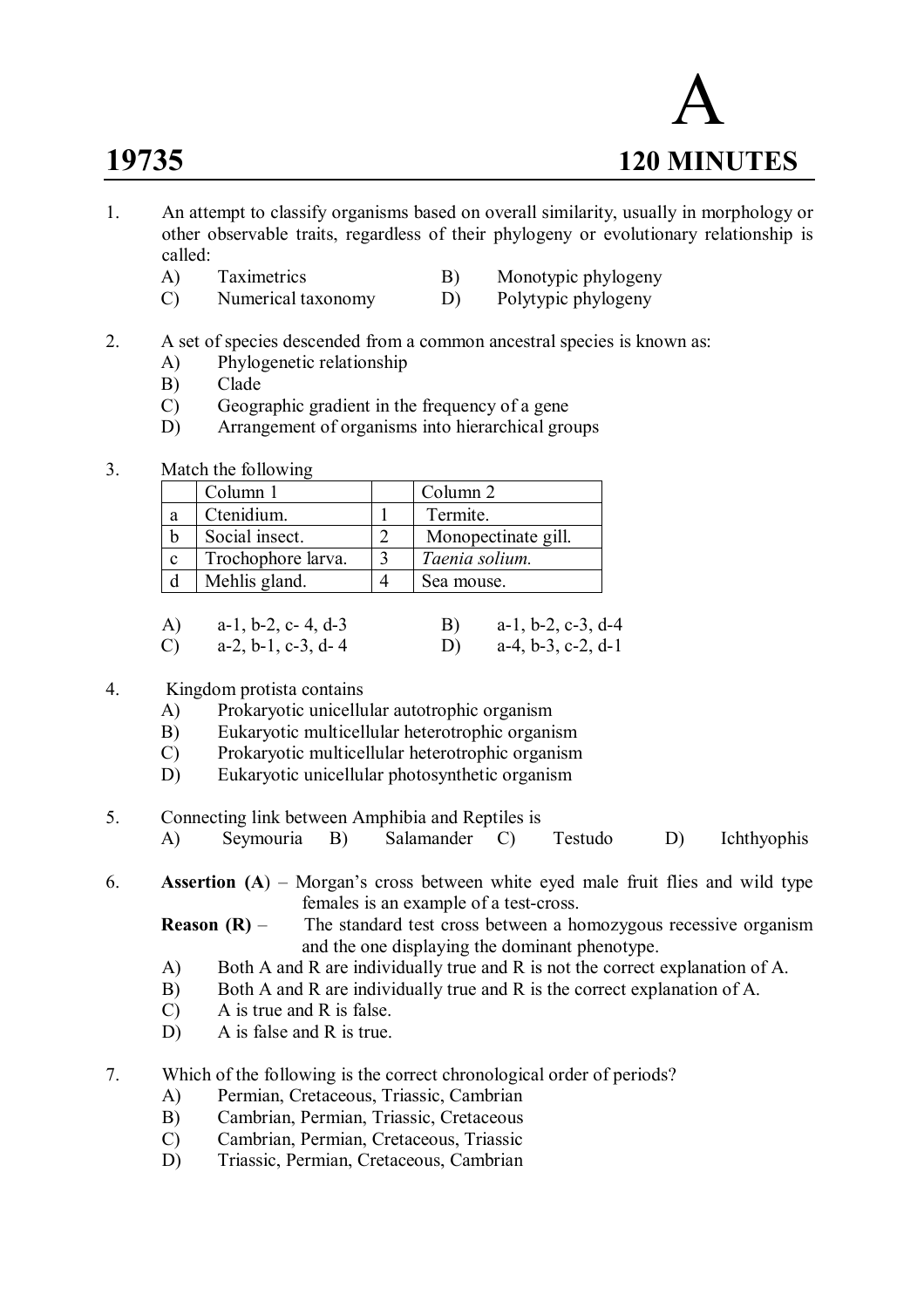- 8. Singer and Nicolsons' fluid mosaic model biomembrane different from Robertson's membrane in:
	- A) Arrangement of lipids B) Absence of proteins
	- C) Number of lipids layer D) Arrangement of proteins

9. **Assertion (A)** – Oxytocin is called as 'Birth hormone'.<br>**Reason (R)** – It stimulates the contraction of smooth It stimulates the contraction of smooth muscles and blood vessels of uterus during child birth.

- A) Both A and R are individually true and R is the correct explanation of A
- B) Both A and R are individually true and R is not the correct explanation of A
- C) A is false and R is true
- D) A is true and R is false
- 10. Match the following:

|   | Column 1   | Column 2                           |
|---|------------|------------------------------------|
| a | Amoebiasis | Treponema pallidum                 |
|   | Diphtheria | Use only sterilized food and water |
|   | Cholera    | DPT vaccine                        |
|   | Syphilis   | Use oral rehydration therapy       |

| A) $a-2, b-1, c-3, d-4$ | B) $a-2, b-3, c-4, d-1$ |
|-------------------------|-------------------------|
| C) $a-1, b-2, c-3, d-4$ | D) $a-4, b-3, c-2, d-1$ |

- 11. Animals live temporarily inside the cave is known as
	- A) Periphyton B) Nekton
	- C) Troglophiles. D) Troglobites
- 12. Match the following:

|              | Column 1     |   | Column 2                                                   |
|--------------|--------------|---|------------------------------------------------------------|
| a            | Meridional   |   | Cleavage furrow passes through axis other than median axis |
|              | Vertical     |   | Median axis runs between centre of animal and vegetal pole |
| <sub>c</sub> | Equatorial   |   | Cleavage furrow                                            |
|              | Longitudinal | 4 | Line of division runs at right angle to median axis        |

| A) $a-1, b-2, c-3, d-4$ | B) $a-1, b-2, c-4, d-3$ |
|-------------------------|-------------------------|
| C) $a-2, b-1, c-3, d-4$ | D) $a-2, b-1, c-4, d-3$ |

# 13. Glycophorin is a:

A) Transmembrane protein B) Peripheral protein C) Cystolic protein D) Triple  $\alpha$  – helix

# 14. Which of the following protein attached to the microtubules provides the force for sperm propulsion?

|  | A) Myosin |  | B) Dynein |  | C) Actin |  | D) Flagellum |
|--|-----------|--|-----------|--|----------|--|--------------|
|--|-----------|--|-----------|--|----------|--|--------------|

#### 15. Balbiani rings is a site of:

| A)     | Gene amplification | Active protein synthesis |
|--------|--------------------|--------------------------|
| $\sim$ |                    |                          |

C) Active m RNA synthesis D) Ribosomal RNA genes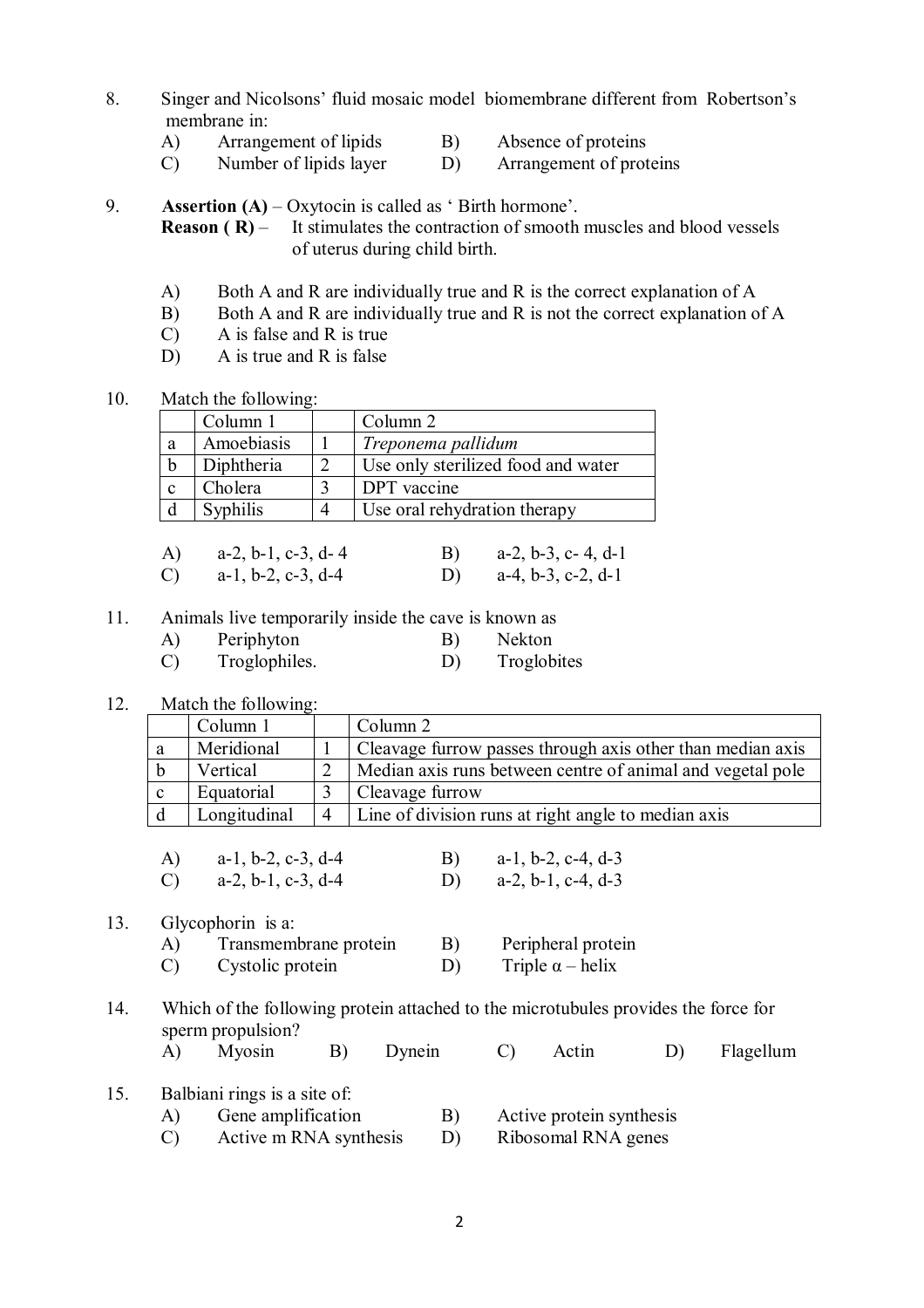- 16. Interrelated chemical reactions involved in metabolic activities of every living cell for the maintenance of life catalysed by specific proteinaceous substances are called :
	- A) Phytohormones B) Regulators
	- C) Co-factors D) Enzymes
- 17. Vitamin K has been implicated in:
	- A) Oxidative phosphorylation in mitochondria.
	- B) Photosynthetic phosphorylation in a variety of plants
	- C) Electron transport
	- D) All the above
- 18. The first step of β oxidation involves the activation of fatty acid in the presence of
	- A) ATP and thiokinase enzyme
	- B)  $Ca^{++}$  and thiokinase enzyme.
	- C) ATP and β ketoacyl thiolase
	- D) ATP and aldehyde dehydrogenase
- 19. Ribozymes are:
	- A) Groups of enzymes located in ribosomes.
	- B) RNA molecules having enzyme activity
	- C) Enzymes for clearing ribosomal subunits
	- D) RNP particles dissociating enzymes
- 20. Match list 1 with list 2 and select the correct answer using codes given below:

|             | Column1                              | Column 2           |
|-------------|--------------------------------------|--------------------|
| a           | DNA structure                        | Muller and Stadler |
| b           | Semi-conservative replication of DNA | Beadle and Tautum. |
| $\mathbf c$ | One gene one enzyme theory           | Watson and Crick   |
|             | Induction of mutation                | Meselson and Stahl |

| A) $a-1, b-2, c-3, d-4$ | B) $a-3$ , b-2, c-4, d-1 |
|-------------------------|--------------------------|
| C) $a-3, b-4, c-2, d-1$ | D) $a-4, b-3, c-2, d-1$  |

- 21. When males are produced from unfertilized eggs, it is termed as:
	- A) Thelytoky B) Polyembryony
	- C) Traumatic parthenogenesis D) Arrhenotoky
- 22. Polymerase chain reaction technique is used for:
	- A) DNA amplification. B) Screening gene libraries
	- C) Synthesis of polymerases D) DNA micro array

### 23. An association of individuals of different species living in the same habitat and having functional interactions is

- A) Population B) Biotic community
- C) Ecological niche D) Ecosystem
- 24. Courtship behaviour is a form of

| A) | Taxis | Fixed action pattern |
|----|-------|----------------------|
|    |       |                      |

C) Imprinting D) Kinesis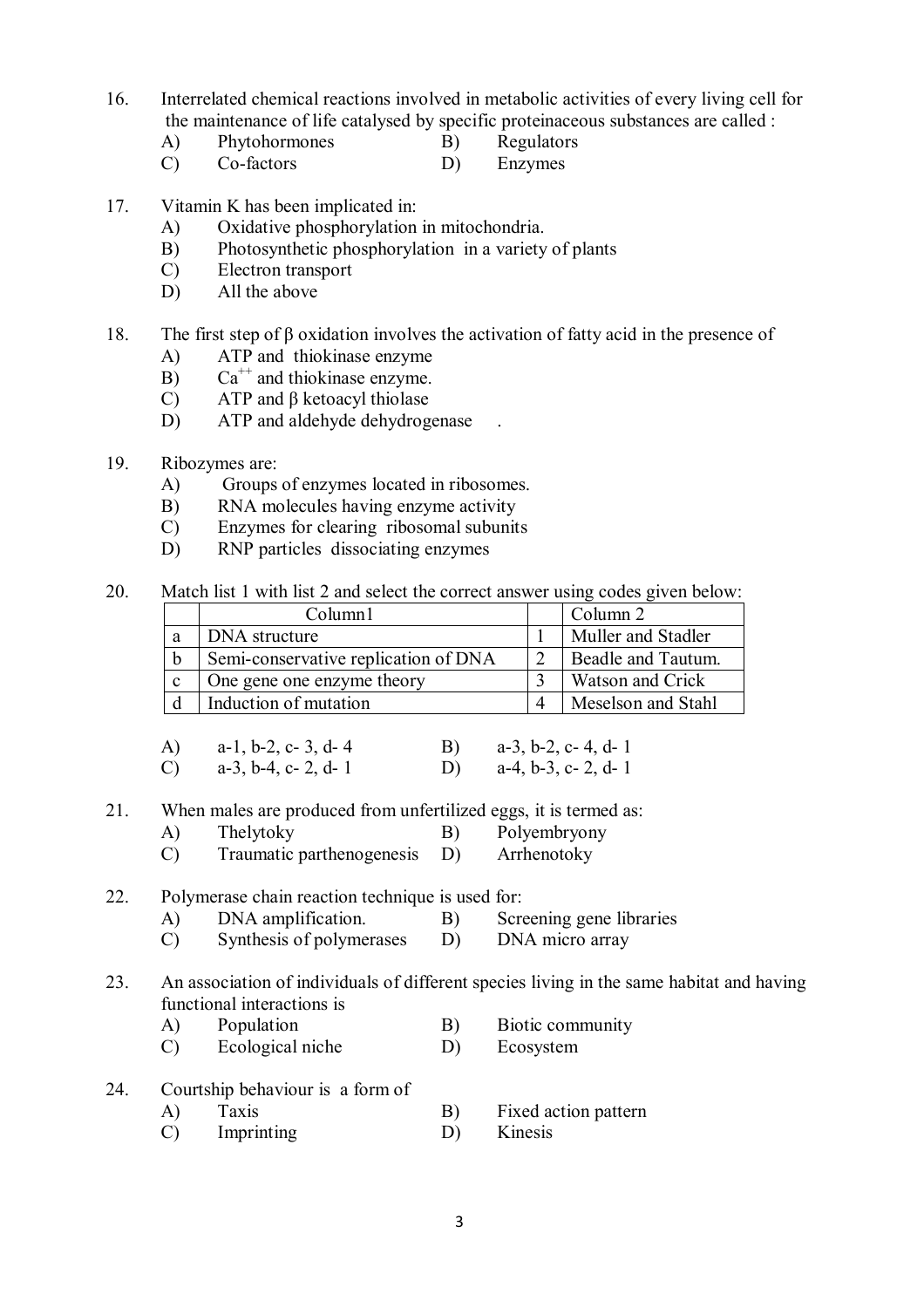| 25. | Wallace's line passes between<br>Sumatra and Java<br>A)<br>$\mathcal{C}$<br>Bali and Lembok |                | B)<br>D)            | Borneo and Celebes<br>Timor and New Guinea                                         |
|-----|---------------------------------------------------------------------------------------------|----------------|---------------------|------------------------------------------------------------------------------------|
| 26. | The cranial capacity was largest in                                                         |                |                     |                                                                                    |
|     | African man<br>A)                                                                           |                | B)                  | Peking man                                                                         |
|     | Java and ape man<br>$\mathcal{C}$                                                           |                | D)                  | Neanderthal man                                                                    |
|     |                                                                                             |                |                     |                                                                                    |
| 27. | Hassall's corpuscles are found in                                                           |                |                     |                                                                                    |
|     | Thymus gland<br>A)                                                                          |                | B)                  | Pineal gland                                                                       |
|     | Kidneys<br>$\mathcal{C}$                                                                    |                | D)                  | Skin                                                                               |
|     |                                                                                             |                |                     |                                                                                    |
| 28. | Temperature based sex determination is found in:                                            |                |                     |                                                                                    |
|     | A)<br><b>Birds</b><br>B)                                                                    | Turtles        |                     | Fishes<br>Mammals<br>D)<br>$\mathcal{C}$                                           |
|     |                                                                                             |                |                     |                                                                                    |
| 29. | Desmotubule is an extension of:                                                             |                |                     |                                                                                    |
|     | Golgi bodies<br>A)                                                                          |                | B)                  | Endoplasmic reticulum                                                              |
|     | $\mathcal{C}$<br>Desmosomes                                                                 |                | D)                  | Plasmodesmata                                                                      |
|     |                                                                                             |                |                     |                                                                                    |
| 30. | Match the following                                                                         |                |                     |                                                                                    |
|     | Column1                                                                                     |                | Column 2            |                                                                                    |
|     | Allen's rule<br>$\mathbf{1}$<br>a                                                           |                | Pigmentation        |                                                                                    |
|     | Gloger's rule<br>$\overline{2}$<br>$\mathbf b$                                              |                |                     | Number of vertebrae                                                                |
|     | 3<br>Bergman's rule<br>$\mathbf{C}$                                                         |                | Size of animals     |                                                                                    |
|     | d<br>Jordan's rule<br>$\overline{4}$                                                        |                |                     | Length of extremities                                                              |
|     |                                                                                             |                |                     |                                                                                    |
|     | A)<br>$a-1$ , $b-2$ , $c-4$ , $d-3$                                                         |                | B)                  | $a-2$ , $b-3$ , $c-1$ , $d-4$                                                      |
|     | $\mathcal{C}$<br>$a-3$ , $b-4$ , $c-2$ , $d-1$                                              |                | D)                  | $a-4$ , $b-1$ , $c-3$ , $d-2$                                                      |
|     |                                                                                             |                |                     |                                                                                    |
| 31. | Super males having XYY sex chromosomes show                                                 |                |                     |                                                                                    |
|     | Jacob's syndrome<br>A)                                                                      |                | B)                  | Klinefelter's syndrome                                                             |
|     | Turner's syndrome<br>$\mathcal{C}$                                                          |                | D)                  | Down's syndrome                                                                    |
| 32. | Match the following:                                                                        |                |                     |                                                                                    |
|     | Column1                                                                                     |                | Column <sub>2</sub> |                                                                                    |
|     | Graserie<br>$\rm{a}$                                                                        | $\mathbf{1}$   | Viral               |                                                                                    |
|     | Muscardine<br>b                                                                             | $\overline{2}$ | Fungi               |                                                                                    |
|     | Pebrine<br>$\mathbf{C}$                                                                     | 3              |                     | Parasitic protozoa                                                                 |
|     | d<br>Maggot                                                                                 | $\overline{4}$ |                     | Tricholyga sorbillas                                                               |
|     |                                                                                             |                |                     |                                                                                    |
|     | A)<br>$a-3$ , $b-2$ , $c-4$ , $d-1$                                                         |                | B)                  | $a-1$ , $b-2$ , $c-3$ , $d-4$                                                      |
|     | $a-3$ , $b-4$ , $c-1$ , $d-2$<br>$\mathcal{C}$                                              |                |                     | D) $a-4, b-3, c-1, d-2$                                                            |
|     |                                                                                             |                |                     |                                                                                    |
| 33. |                                                                                             |                |                     | The phosphagen that provides an immediate source of energy for vertebrate muscular |
|     | contraction is:                                                                             |                |                     |                                                                                    |
|     | Arginine phosphate<br>A)                                                                    |                | B)                  | Adenosine triphosphate                                                             |
|     | Creatine phosphate<br>$\mathcal{C}$                                                         |                | D)                  | Uridine diphosphoglucose                                                           |
|     |                                                                                             |                |                     |                                                                                    |
| 34. | The term alpha diversity refers to                                                          |                |                     |                                                                                    |
|     | Genetic diversity<br>A)                                                                     |                | B)                  | Species diversity                                                                  |
|     | Diversity among plants<br>$\mathcal{C}$                                                     |                | D)                  | Community and ecosystem diversity                                                  |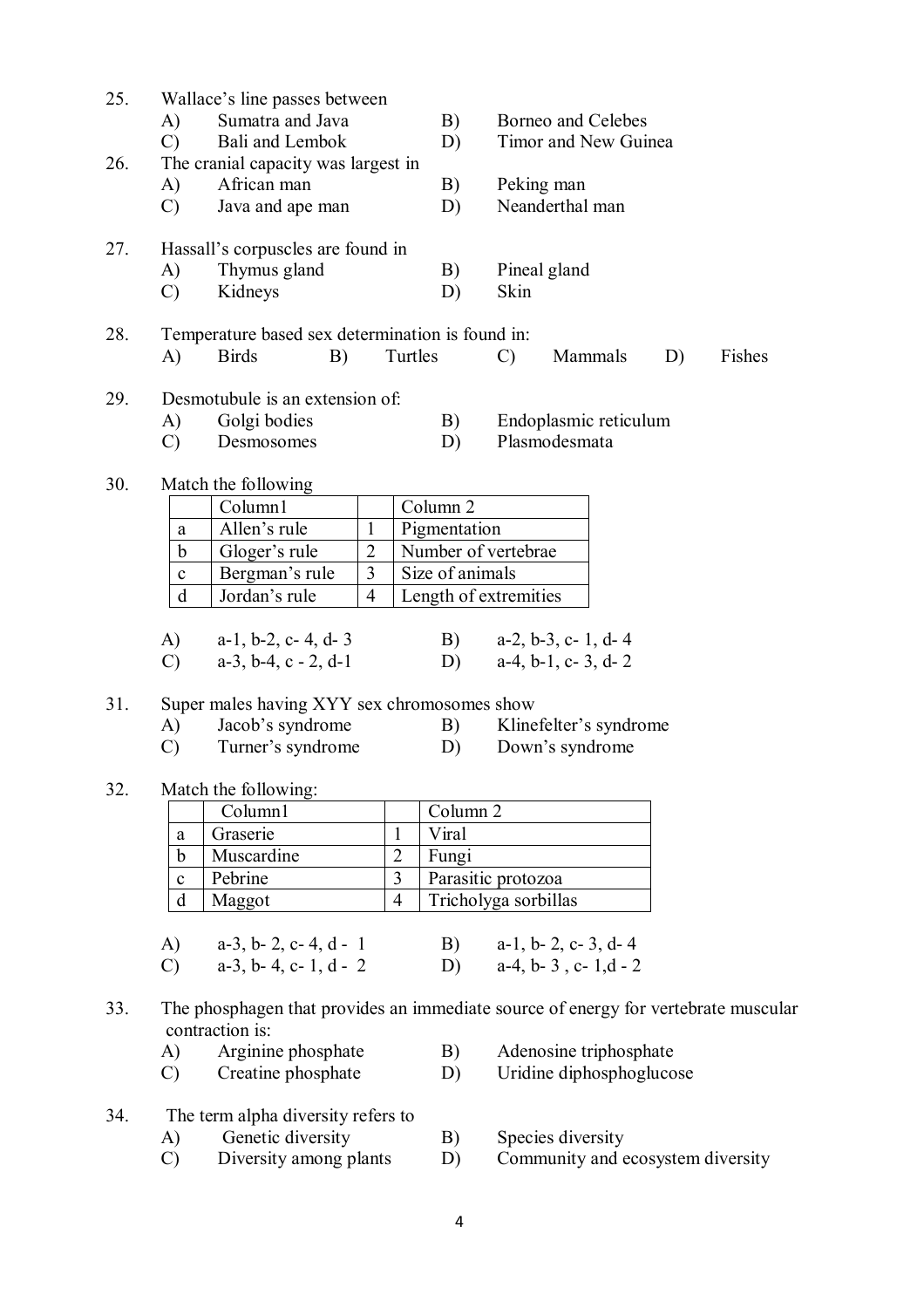- 35. Which one of the following statements is correct?
	- A) All animal require a medium for respiration.
	- B) In all animals oxygen is transported by blood.
	- C) In all animals oxygen is taken in from water or air through gills or lungs.
	- D) All animals breathe through skin.
- 36. Which one of the following is the vector for pappataci fever in man?
	- A) Scorpion fly B) Phlebotomus
	- C) Culex D) Aedes
- 37. The term r selection and k selection are used in
	- A) Aforestation B) Pollution
	- C) Succession D) Habitat
- 38. Stanley Miller conducted an experiment to demonstrate that simple organic molecules like amino acids could be produced if an electric discharge is passed through a mixture of such gases as might have been present in the atmosphere of early earth. The gaseous mixture used in the experiment comprised of:
	- A) Methane, ammonia, hydrogen, water vapour
	- B) Methane , carbon dioxide, nitrogen, water vapour
	- C) Ammonia, carbon dioxide, nitrogen, water vapour
	- D) Methane, ammonia, nitrogen, water vapour
- 39. A fragment of DNA cut by restriction enzymes, forms bonds with other DNA molecules that have
	- A) been fragmented by the same restriction enzymes
	- B) Sticky ends
	- C) Plasmid component
	- D) Poly A Tail
- 40.



Identify the amino acids

- A) Valine, methionine, glycine, alanine
- B) Glycine, alanine, valine, methionine
- C) Alanine, glycine, methionine, valine
- D) Glycine, alanine, methionine, valine
- 41. Antibody diversity is generated by:
	- A) Protein splicing B) Somatic mutation
- - C) Allelic exclusion D) Inter-chromosomal recombination
-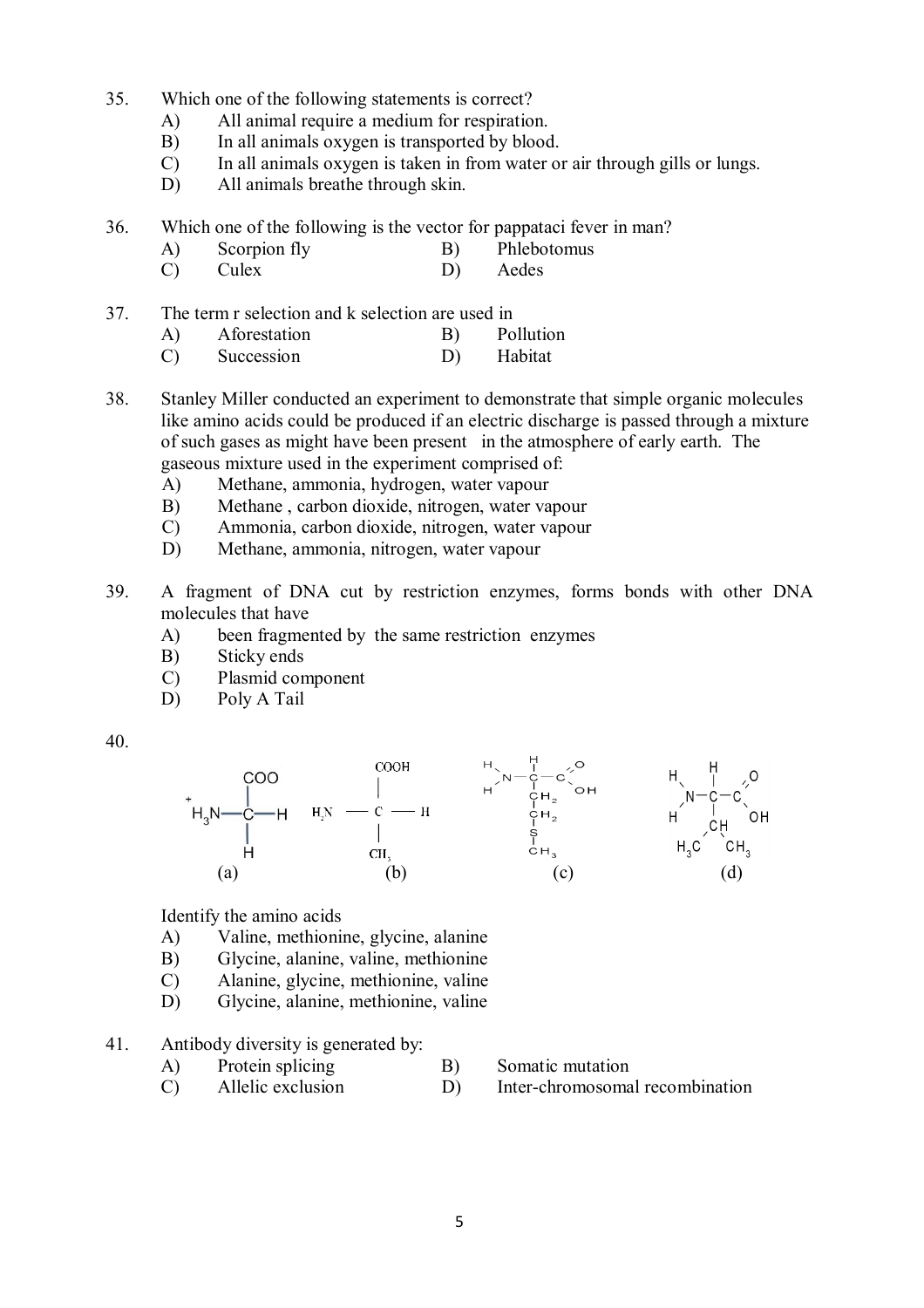42. Match the following

|               | Column 1                      |    | Column 2                      |
|---------------|-------------------------------|----|-------------------------------|
| a             | Gene libraries                |    | Production of food            |
| b             | Single cell protein           |    | Nif genes                     |
| $\mathbf c$   | Agriculture cereal crop       |    | Chromosome mapping            |
| d             | c-DNA                         |    | Gen bank                      |
| A)            | $a-2$ , $b-3$ , $c-1$ , $d-4$ | B) | $a-4$ , $b-1$ , $c-2$ , $d-3$ |
| $\mathcal{C}$ | $a-4$ , $b-2$ , $c-1$ , $d-3$ | D) | $a-3$ , $b-2$ , $c-1$ , $d-4$ |

- 43. Which law of thermodynamics introduces the concept of entropy?
	- A)  $1^{\text{st}}$  law<br>C)  $3^{\text{rd}}$  law  $3^{\text{rd}}$  law B)<br> $3^{\text{rd}}$  law D)  $2<sup>nd</sup>$  law
	- $\overline{C}$ None of the above
- 44. Match the following

|                         | Column 1                            | Column 2                      |
|-------------------------|-------------------------------------|-------------------------------|
|                         |                                     |                               |
| a                       | Colloidal theory of protoplasm      | Schleiden and Schwann         |
| b                       | Cell theory                         | Waldeyer                      |
| c                       | Chromosome                          | Park and Biggins              |
|                         | Quantasome                          | Fischer                       |
| A)                      | $a-3$ , $b-2$ , $c-1$ , $d-4$<br>B) | $a-4$ , $b-1$ , $c-2$ , $d-3$ |
| $\overline{\mathrm{C}}$ | $a-2$ , $b-3$ , $c-1$ , $d-4$       | $a-3$ , $b-2$ , $c-4$ , $d-1$ |

45. Which of the following is the name for the behavior found in organism which induced them to learn something without any inducements?

| A) | Latent learning      | B) | Cognitive learning |
|----|----------------------|----|--------------------|
|    | Conditioned response | D) | Insight learning   |

46. Decompression sickness is caused due to A)  $CO_2$  B)  $CO$  C) Zn D)  $N_2$ 

|  |         | 47. Grey crescent is associated with the egg of |          |  |
|--|---------|-------------------------------------------------|----------|--|
|  | A) Frog |                                                 | B) Chick |  |

C) Chick and frog D) Branchiostoma and frog

# 48. Fatty acid not synthesized in man is

A) Oleic acid B) Linoleic acid C) Palmetoleic acid D) Stearic acid

# 49. A group of aerobic, gram positive bacteria that forms branching filaments ( hyphae) and asexual pores.<br>A) Clostridium

- A) Clostridium B) Actinomycetes<br>
C) Firmicutes D) Proteobacteria
- C) Firmicutes D) Proteobacteria
- 50. Restriction Fragment Length Polymorphism (RFLP) study is a technique for:
	- A) Identifying genetic ( DNA) homologies
	- B) Transferring genes from unrelated species
	- C) Isolating single gene products
	- D) Isolating single genes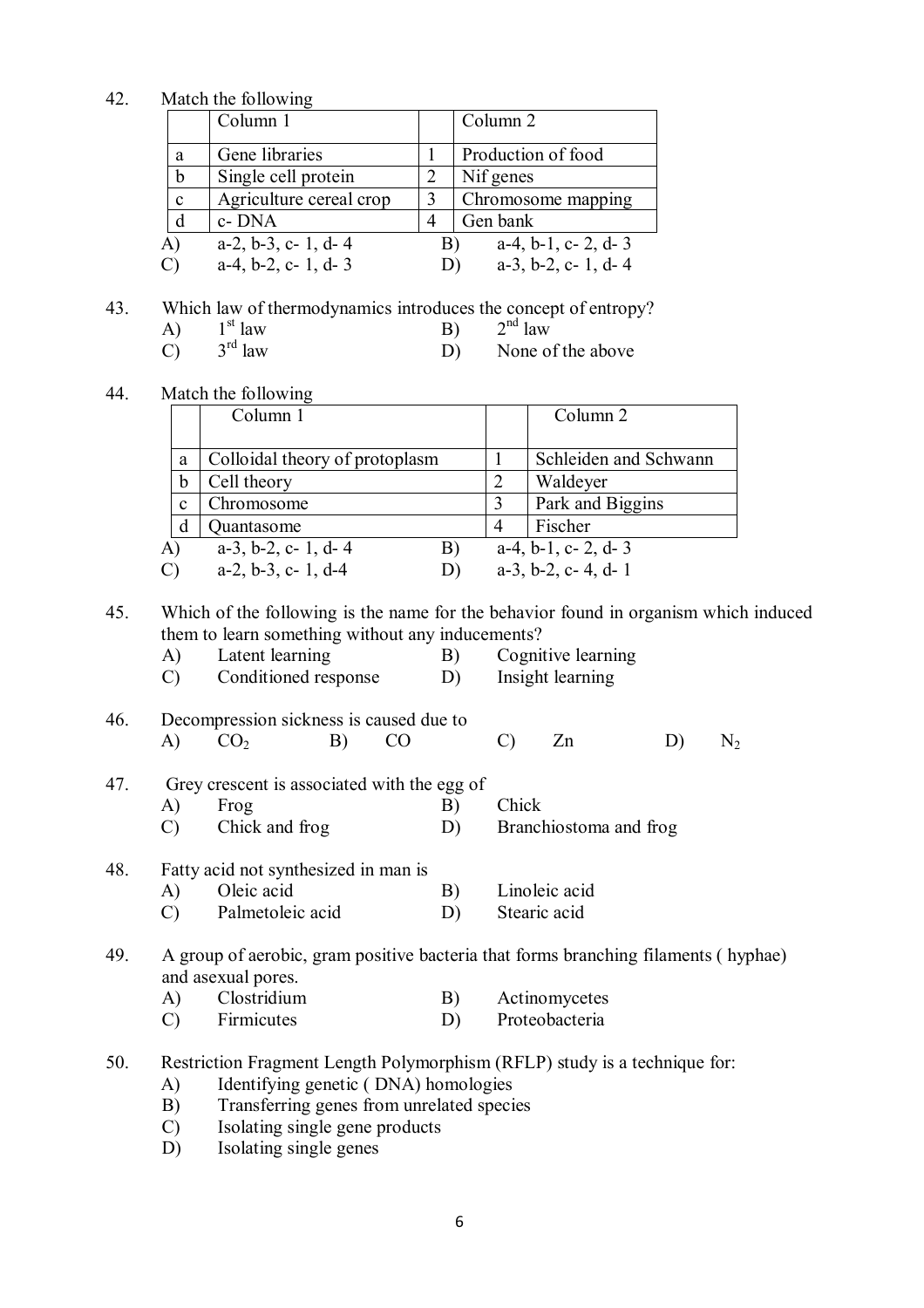| 51. | Species having wide geographical ranges often develop locally adapted populations<br>are called |                                                                                                                                                                                     |    |            |                  |               |                                                                                                                             |    |                                                                                                             |
|-----|-------------------------------------------------------------------------------------------------|-------------------------------------------------------------------------------------------------------------------------------------------------------------------------------------|----|------------|------------------|---------------|-----------------------------------------------------------------------------------------------------------------------------|----|-------------------------------------------------------------------------------------------------------------|
|     | A)                                                                                              | Paratypes                                                                                                                                                                           | B) | Prototypes |                  | $\mathcal{C}$ | Ecotypes                                                                                                                    | D) | Syntypes                                                                                                    |
| 52. | A)<br>$\mathcal{C}$                                                                             | SAGEmap<br>Spidey                                                                                                                                                                   |    |            | B)<br>D)         | Splign        | Alignment of one or more mRNA sequences in a single genomic sequence is<br>Model marker                                     |    |                                                                                                             |
| 53. | A)<br>$\mathcal{C}$                                                                             | Which of the following is not a requirement for PCR reaction?<br>MgCl <sub>2</sub><br>d NTPs                                                                                        |    |            | B)<br>D)         |               | Taq polymerase<br>RNA template                                                                                              |    |                                                                                                             |
| 54. | A)                                                                                              | Which of the following is <b>NOT</b> a water soluble vitamin?<br>Thiamin                                                                                                            | B) | Niacin     |                  | $\mathcal{C}$ | Vitamin C                                                                                                                   | D) | Vitamin K                                                                                                   |
| 55. | A)<br>$\mathcal{C}$                                                                             | Human eggs are-----.<br>Mesolecithal<br>Macrolecithal                                                                                                                               |    |            | B)<br>D)         | Alecithal     | Microlecithal                                                                                                               |    |                                                                                                             |
| 56. | A)<br>$\mathcal{C}$                                                                             | Gharial<br>Salt water crocodile                                                                                                                                                     |    |            | B)<br>D)         |               | Which one of the following is the national aquatic animal of India?<br>Gangetic dolphin<br>Olive ridley turtle.             |    |                                                                                                             |
| 57. | A)                                                                                              | The insulin hormone is a -----.<br>Glycolipid                                                                                                                                       | B) | Fatty acid |                  | $\mathcal{C}$ | Peptide                                                                                                                     | D) | Steroid                                                                                                     |
| 58. | A)<br>$\mathcal{C}$                                                                             | absence of mutation and selection. This is called:<br>Adaptive radiation<br>Gene flow                                                                                               |    |            | B)<br>D)         |               | In large randomly mating populations, no change occur in the gene frequencies in the<br>Genetic drift<br>Hardy-Weinberg law |    |                                                                                                             |
| 59. | $\mathcal{C}$                                                                                   | Animals distributed in restricted areas are known as:<br>A) Stenotopic<br>Discontinuous                                                                                             |    |            | <b>B</b> )<br>D) | Eurytopic     | Cosmopolitan                                                                                                                |    |                                                                                                             |
| 60. | A)                                                                                              | Lorenz's psycho-hydraulic model explains-----.<br>Imprinting                                                                                                                        | B) | Motivation |                  | $\mathcal{C}$ | Learning                                                                                                                    | D) | Habituation                                                                                                 |
| 61. | A)                                                                                              | Troponin                                                                                                                                                                            | B) | Actin      |                  | $\mathcal{C}$ | cause activation of Myosin kinase and phosphorylation of the Myosin head.<br>Calmodulin                                     | D) | During muscle contraction, $Ca^+$ combines to which of the following regulatory proteins to<br>Calreticulin |
| 62. | A)<br>$\mathcal{C}$                                                                             | The correct order for the abundance of the greenhouse gases is:<br>$N_2O > CH_4 > CO_2 > O$ zone<br>$CO2>N2O > CH4>Ozone$                                                           |    |            | B)<br>D)         |               | $CO2>CH4>N2O>Ozone$<br>$N_2O > CO_2 > CH_4 > Ozone$                                                                         |    |                                                                                                             |
| 63. | A)<br>B)<br>$\mathcal{C}$<br>D)                                                                 | Which is the correct sequence of stages in prophase I of meiosis?<br>Zygotene, Leptotene, Pachytene, Diplotene, Diakinesis<br>Zygotene, Pachytene, Leptotene, Diplotene, Diakinesis |    |            |                  |               | Leptotene, Zygotene, Pachytene, Diplotene, Diakinesis<br>Leptotene, Pachytene, Zygotene, Diplotene, Diakinesis              |    |                                                                                                             |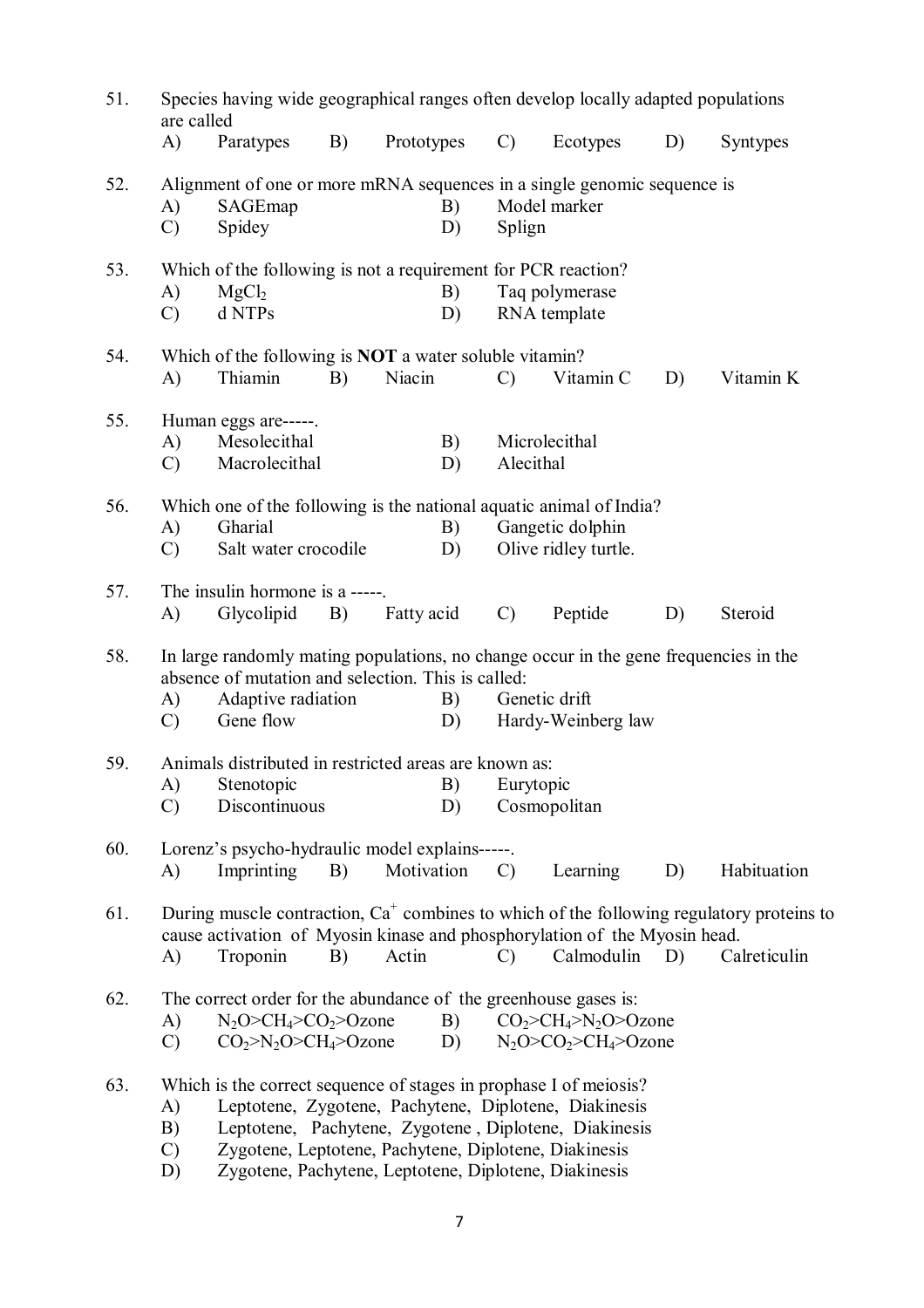- 64. A few statements are given. Find out the one which is false?
	- A) In aquatic environments, annual changes in temperature are more marked in temperate fresh water climate than in other climates
	- B) At global level, human activities contribute nine times more particulate matter or aerosols into the air than do natural processes
	- C) Temperature is the major factor in the creation of ocean currents and air currents
	- D) In the troposphere, photo oxidation of hydrocarbons in the presence of nitrogen oxides produce ozone
- 65. The transfer of genetic material from one bacterium to another via virus is called -----.
	- A) Transformation B) Conjugation
	- C) Recombination D) Transduction
- 66. 'Superbug' a biotechnological feat is useful in -----.
	- A) Treatment of cancer B) Espionage
	- C) Biodegradation of plastic D) Cleaning oil spillage
- 67. Match the following

|   | Column 1   | Column 2    |
|---|------------|-------------|
| a | Vitamin A  | Tocopherol. |
|   | Vitamin E  | Thiamine.   |
|   | Vitamin B6 | Pyridoxine. |
|   | Vitamin B1 | Calciferol. |

| A) $a-4, b-1, c-3, d-2$ | B) $a-1, b-2, c-4, d-3$ |
|-------------------------|-------------------------|
| C) $a-2, b-1, c-3, d-4$ | D) $a-1, b-2, c-3, d-4$ |

- 68. Eutrophication causes decrease in -----.
	- A) Dissolved hydrogen B) Dissolved oxygen
	- C) Dissolved salts D) All of these
- 69. Glucose is excreted in the urine in excess quantities when the function of which one of the following is impaired?
	- A) Bowman's capsule B) Loop of Henle
	- C) Proximal convoluted tubule D) Distal convoluted tubule

# 70. The Michaelis constant is a measure of which one of the following?

- A) Concentration of enzyme
- B) Thermo-stability of enzyme
- C) Catalytic efficiency of enzyme
- D) Affinity of enzyme for its substrate
- 71. Lactate produced by glycolysis in hypoxic muscle cells is transported via blood cells to the liver. This lactose is converted to glucose and then released into the blood. This process is called
	- A) Cori cycle B) HMP Shunt
	- C) Ornithine cycle D) Glucose- alanine cycle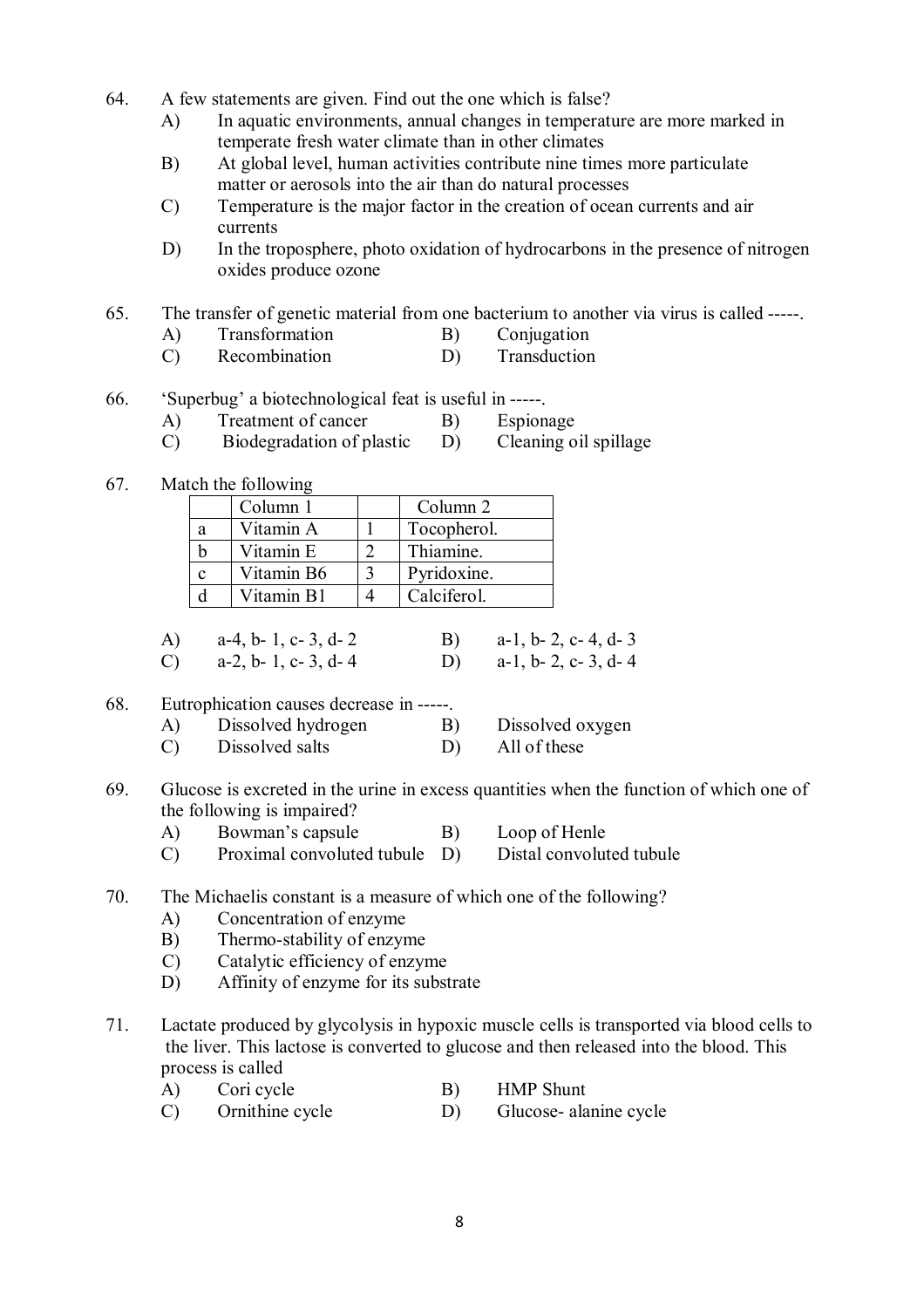| 72. | A)                  | Who among the following developed the concept of niche as an abstract n-<br>dimensional hyper volume?<br>A. G. Tansley |                | B)        |                                                                                                                                | G. Evelyn Hutchinson             |    |           |  |
|-----|---------------------|------------------------------------------------------------------------------------------------------------------------|----------------|-----------|--------------------------------------------------------------------------------------------------------------------------------|----------------------------------|----|-----------|--|
|     | $\mathcal{C}$       | Eugene. P. Odum                                                                                                        |                | D)        |                                                                                                                                | Victor Shelford                  |    |           |  |
| 73. | A)<br>$\mathcal{C}$ | Glucose-6-phosphatase<br>Hexokinase                                                                                    |                |           | The first conversion of glucose during glycolysis is catalyzed by the enzyme:<br>Phosphofructokinase-1<br>B)<br>Aldolase<br>D) |                                  |    |           |  |
| 74. | A)<br>$\mathcal{C}$ | Electrical impulses in the heart originate in the -----.<br>Sinoventricle node<br>Node of Ranvier                      |                | B)<br>D)  | <b>Hippocampus</b><br>Sinoatrial node                                                                                          |                                  |    |           |  |
| 75. | A)<br>$\mathcal{C}$ | Phenetics is:<br>Numerical taxonomy<br>Artificial taxonomy                                                             |                |           | Natural classification<br>B)<br>D)<br>None of these                                                                            |                                  |    |           |  |
| 76. | A)                  | The term 'hot spot' for high diversity ecological regions was coined by:<br>Odum<br>B)                                 | Myers          |           | $\mathcal{C}$                                                                                                                  | <b>IUCN</b>                      | D) | Stanley   |  |
| 77. | A)                  | Which one of the following does not belong to quantitative characters?<br>Density<br>B)                                |                | Abundance | $\mathcal{C}$ )                                                                                                                | Phenology                        | D) | Frequency |  |
| 78. |                     | Match the following                                                                                                    |                |           |                                                                                                                                |                                  |    |           |  |
|     |                     | Column 1                                                                                                               |                |           | Column <sub>2</sub>                                                                                                            |                                  |    |           |  |
|     | a                   | Sigma factor                                                                                                           | $\mathbf{1}$   |           | Termination of transcription                                                                                                   |                                  |    |           |  |
|     | $\mathbf b$         | Rho factor                                                                                                             | 2              |           | Removal of RNA primer from newly synthesized<br><b>DNA</b>                                                                     |                                  |    |           |  |
|     | $\mathbf{C}$        | DNA polymerase                                                                                                         | 3              |           | Correct initiation of transcription                                                                                            |                                  |    |           |  |
|     | d                   | Amino -acyl synthetase                                                                                                 | $\overline{4}$ |           | Correct initiation of DNA replication                                                                                          |                                  |    |           |  |
|     |                     |                                                                                                                        | 5              |           |                                                                                                                                | Attachment of amino acid to tRNA |    |           |  |
|     | $\bf{A}$ )          | $a-2$ , $b-5$ , $c-4$ , $d-1$                                                                                          |                | B)        |                                                                                                                                | $a-3$ , $b-5$ , $c-2$ , $d-1$    |    |           |  |
|     | $\mathcal{C}$       | $a-2$ , $b-1$ , $c-4$ , $d-5$                                                                                          |                | D)        |                                                                                                                                | $a-3$ , $b-1$ , $c-2$ , $d-5$    |    |           |  |
| 79. |                     | As per Lyon hypothesis, one of the two chromosomes undergoes heterochromatinisation<br>and is called-----.             |                |           |                                                                                                                                |                                  |    |           |  |
|     | A)                  | Barr body                                                                                                              |                | B)        |                                                                                                                                | Genotypic body                   |    |           |  |
|     | $\mathcal{C}$       | Karyotypic body                                                                                                        |                | D)        |                                                                                                                                | Phenotypic body                  |    |           |  |
| 80. |                     | Which of the following is a unit of inheritance located in a fixed place on the<br>chromosome?                         |                |           |                                                                                                                                |                                  |    |           |  |
|     | A)                  | Recon<br>B)<br>Gene                                                                                                    |                |           | $\mathcal{C}$                                                                                                                  | Muton                            | D) | Cistron   |  |
| 81. |                     | Which of the following is a Conventional Energy Resource?                                                              |                |           |                                                                                                                                |                                  |    |           |  |
|     | A)                  | Hydroelectricity                                                                                                       |                | B)        | Solar Power                                                                                                                    |                                  |    |           |  |
|     | $\mathcal{C}$       | Wind Power                                                                                                             |                | D)        | <b>Biogas</b>                                                                                                                  |                                  |    |           |  |
|     |                     |                                                                                                                        |                |           |                                                                                                                                |                                  |    |           |  |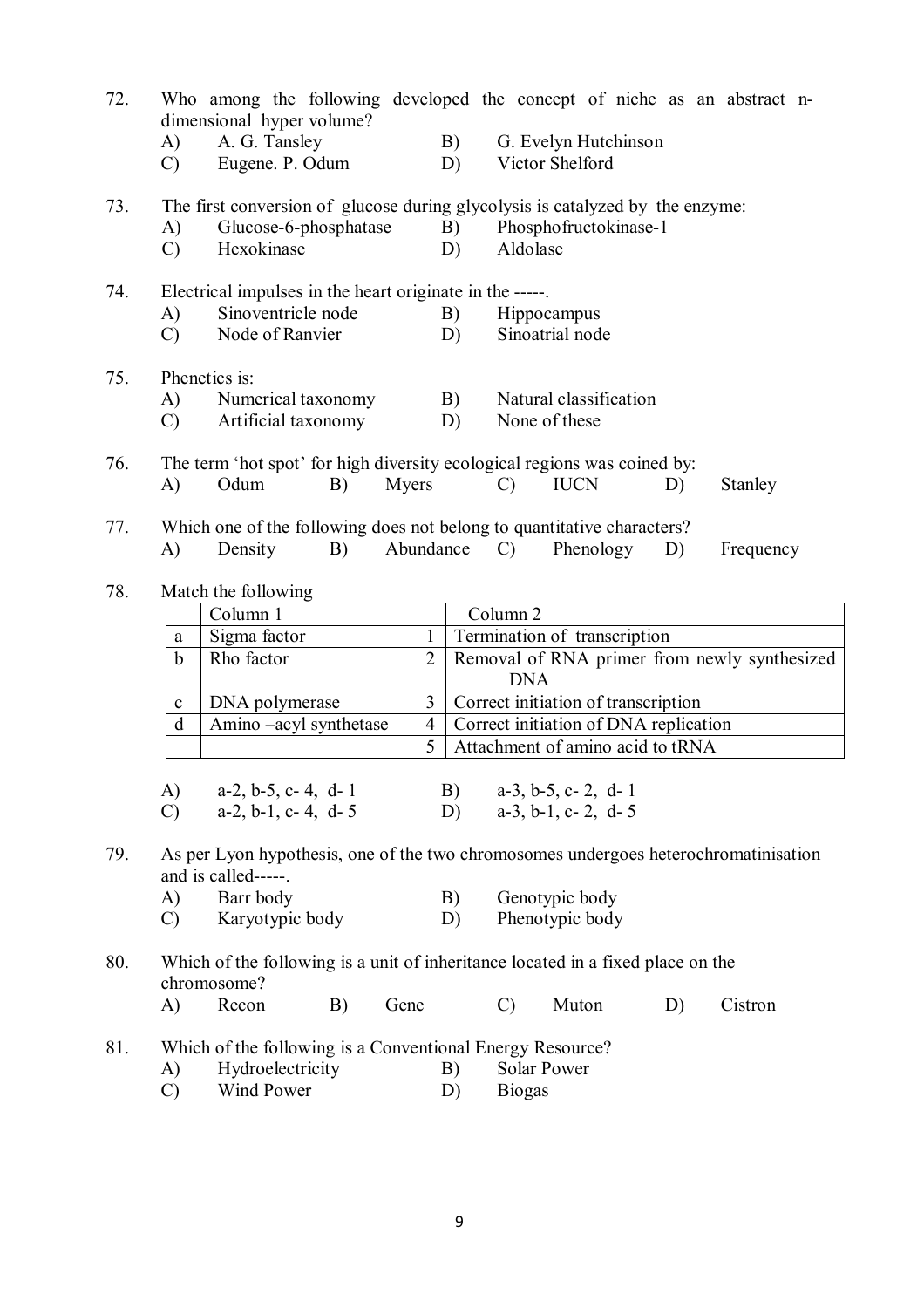82. Microscope where the specimen is illuminated with light of a specific wavelength (or wavelengths) which is absorbed by the photons, causing them to emit light of longer wavelengths (i.e of a different colour than the absorbed light):

- A) Phase contrast B) Fluorescence
- C) Compound D) Light
- 83. Human chorionic gonadotropin ( hcG) hormone is produced by:
	- A) Placenta B) Thymus gland<br>
	C) Pineal gland<br>
	D) Pituitary gland
	- C) Pineal gland D) Pituitary gland
- 84. Match the following

|   | Column 1            | Column 2          |
|---|---------------------|-------------------|
| a | Laminar flow        | Frozen state      |
| h | Genetic engineering | Tissue culture    |
|   | <b>PEG</b>          | Protoplast fusion |
|   | Cryopreservation    | rDNA              |

|    | A) $a-3$ , b-4, c-2, d-1 | B) $a-2, b-4, c-3, d-1$ |
|----|--------------------------|-------------------------|
| C) | $a-1$ , b- 3, c- 4, d- 2 | D) $a-1, b-3, c-2, d-4$ |

85. Messenger molecules, secreted by helper T cells that recruit other white blood cells are called -----.

| A)        | Interferons   | Antibodies         |
|-----------|---------------|--------------------|
| $\bigcap$ | I smpholzinga | $C_{\rm{stacked}}$ |

- C) Lymphokines D) Cytotoxins
- 86. The enzyme *aminoacyl t RNA synthetase* for activation of amino acid requires: A) Cl B) OH C)  $Mg^{2+}$  $Mg^{2+}$  D) Zn

87. Colchicine, an alkaloid results in doubling of chromosome number because of :

- A) Non- formation of spindle
- B) Splitting of chromosome
- C) Double replication of chromosome
- D) Non- pairing of chromosomes
- 88. X- ray crystallography is used to study:
	- A) Carbohydrate analysis
	- B) Three dimensional structure of protein
	- C) Composition of structure of protein and lipid
	- D) All the above
- 89. IgM are ----.

| A) | Dimers | B) Trimers | C) Pentamers D) Monomers |  |
|----|--------|------------|--------------------------|--|
|    |        |            |                          |  |

90. Polyacrylamide gels are prepared by cross-linking acrylamide with -----.<br>A)  $3.6$  anhydro-1-galactose  $\overrightarrow{B}$  Guanidine chloride

- A)  $3.6$  anhydro-1-galactose B)
- C) TEMED D) N-N' methylene bisacrylamide
- 91. The sertoli cells:

| $\mathbf{A}$ | Nourish the young sperms |  | Produce spermatids |
|--------------|--------------------------|--|--------------------|
|--------------|--------------------------|--|--------------------|

C) Secrete male hormone D) Produce antifertilizin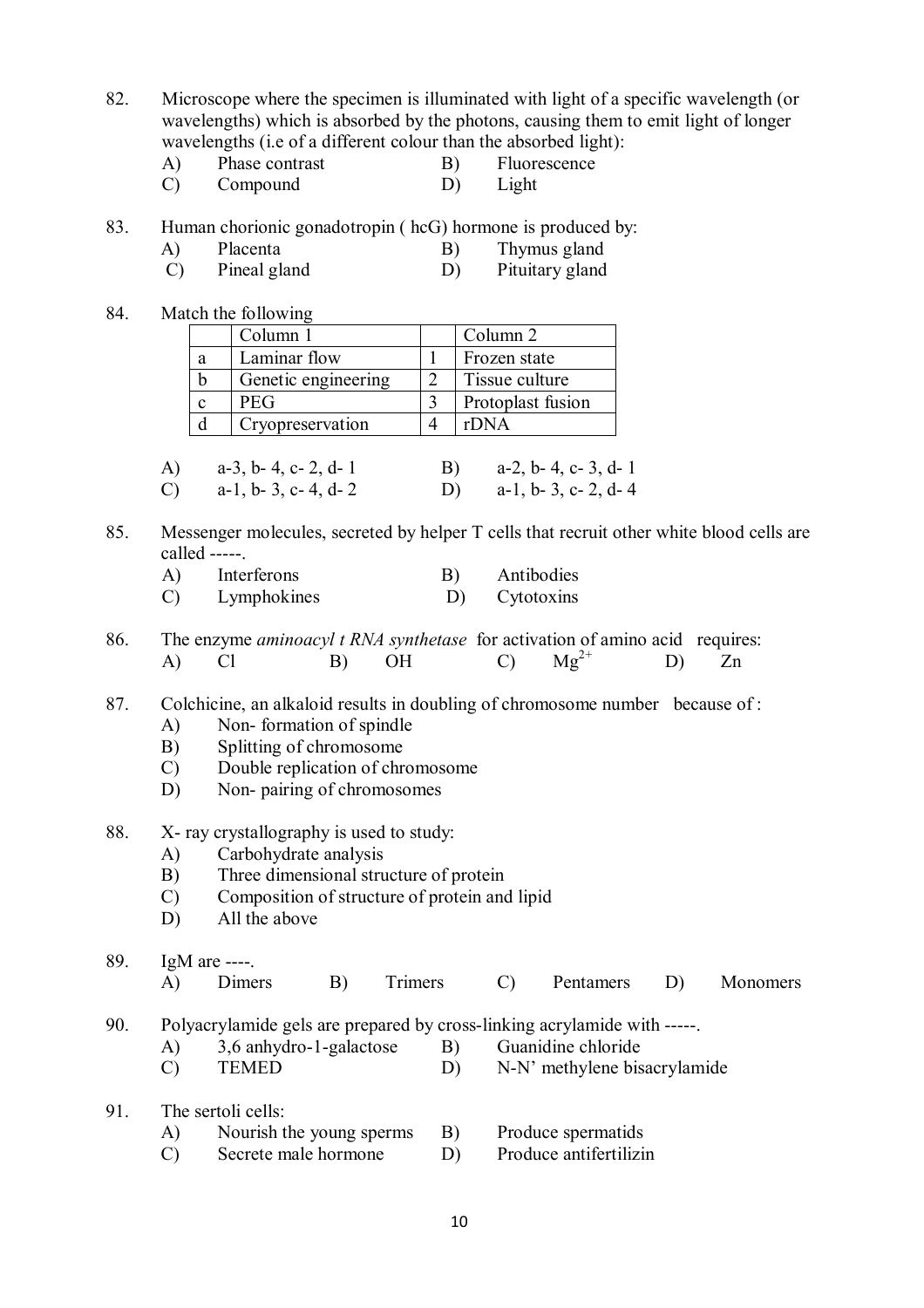| 92.  | A)                              | 'Stone leprosy' is due to:<br>Lichens                                                                                                                                                                                                                                                                                                                                                         | B)                                                                                                          | Acid rain |               | $\mathcal{C}$                                           | PAN       | D)       | Smoke  |  |
|------|---------------------------------|-----------------------------------------------------------------------------------------------------------------------------------------------------------------------------------------------------------------------------------------------------------------------------------------------------------------------------------------------------------------------------------------------|-------------------------------------------------------------------------------------------------------------|-----------|---------------|---------------------------------------------------------|-----------|----------|--------|--|
| 93.  | A)<br>$\mathcal{C}$             | Glycolipids<br>Proteins                                                                                                                                                                                                                                                                                                                                                                       | Channeling of molecules in plasma membrane is carried out by:<br>B)<br>Phospholipids<br>Carbohydrates<br>D) |           |               |                                                         |           |          |        |  |
| 94.  | A)<br>B)<br>$\mathcal{C}$<br>D) | Okazaki strands are synthesized ------.<br>On the leading strand during DNA replication<br>Silent strand during transcription<br>Introns during transcription<br>On the lagging strand during DNA replication                                                                                                                                                                                 |                                                                                                             |           |               |                                                         |           |          |        |  |
| 95.  | A)<br>$\mathcal{C}$             | The larva of Star fish is:<br>Radially symmetrical<br><b>Biradially</b> symmetrical                                                                                                                                                                                                                                                                                                           |                                                                                                             |           | B)<br>D)      | <b>Bilaterally</b> symmetrical<br>Asymmetrical          |           |          |        |  |
| 96.  | A)<br>$\mathcal{C}$             | Anadromous fishes migrate from -----.<br>Marine to estuarine water<br>Marine to fresh water                                                                                                                                                                                                                                                                                                   |                                                                                                             |           | B)<br>D)      | Fresh water to marine water<br>Estuarine to fresh water |           |          |        |  |
| 97.  | A)                              | Diastema is found in ------.<br>Cat                                                                                                                                                                                                                                                                                                                                                           | B)                                                                                                          | Dog       |               | $\mathcal{C}$                                           | Cetaceans | D)       | Rabbit |  |
| 98.  | A)                              | Catecholamines are derivatives of:<br>Tyrosine<br>B)<br>Tryptophan                                                                                                                                                                                                                                                                                                                            |                                                                                                             |           | $\mathcal{C}$ | Glycine                                                 | D)        | Glycerol |        |  |
| 99.  | A)<br>$\mathcal{C}$             | The enzyme released by sperm to dissolve egg membrane:<br>Hyaluronidase<br>Ligase<br>B)<br>Acromidase<br>Lipase<br>D)                                                                                                                                                                                                                                                                         |                                                                                                             |           |               |                                                         |           |          |        |  |
| 100. | A)<br>B)<br>$\mathcal{C}$<br>D) | Symport is:<br>Co-transport of two different substances in the opposite direction simultaneously<br>Passive transport of substances along the gradient<br>Co-transport of two different substances in the same direction by the<br>same carrier molecule at the same time<br>Transport of two different substances in the opposite direction at the same time<br>by the same carrier molecule |                                                                                                             |           |               |                                                         |           |          |        |  |
| 101. | A)<br>B)<br>$\mathcal{C}$<br>D) | Hensen's node in development of chick is formed of:<br>Notochord, somatic mesoderm<br>Lateral plate mesoderm.<br>Neural plate, splanchnic mesoderm<br>Notochord, neural plate                                                                                                                                                                                                                 |                                                                                                             |           |               |                                                         |           |          |        |  |
| 102. |                                 | A powerful statistical procedure for determining if differences in means are<br>significant and for dividing variance into components is called:                                                                                                                                                                                                                                              |                                                                                                             |           |               |                                                         |           |          |        |  |

A) ANOVA B) Correlation C) Regression D) Mean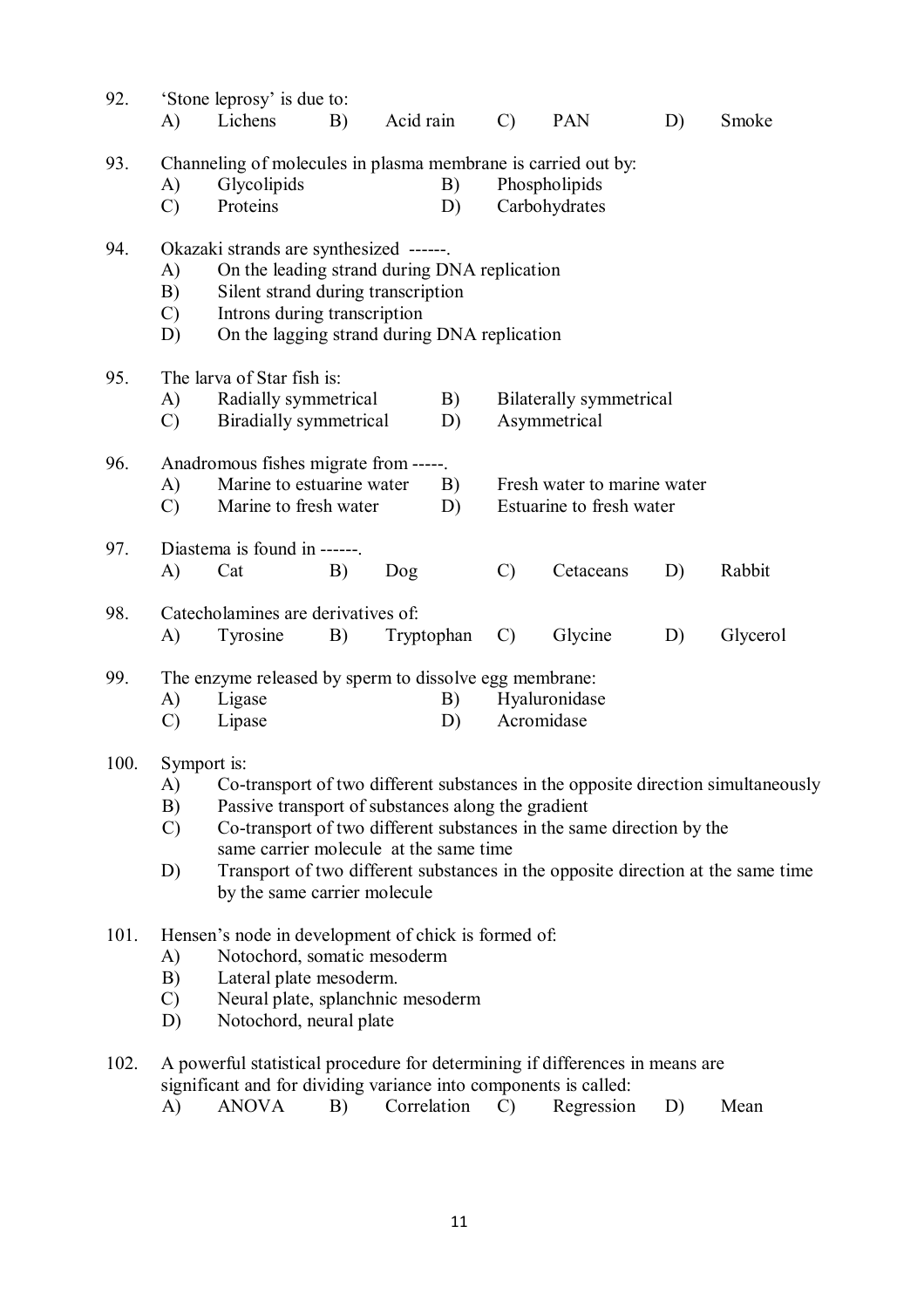103. If an agglutinogen is present in the red blood cells of the blood, the corresponding agglutinin must be absent in the plasma; if an agglutinogen is absent, corresponding agglutinin must be present in the plasma. This is known as: A) Chargaff's law B) Landsteiner law C) Wolffian law D) All the above 104. Vision capable of discriminating different colours, occurs in bright light in which cones are optimally functioning is ------. A) Photopic vision B) Accommodation C) Scotopic vision D) All the above 105. Which of the following is a Vitamin deficiency disease that was most common among sailors, mostly due to lack of fresh fruits among them? A) Rickets B) Scurvy C) Night Blindness D) None of these 106. Oscillation of muscle jerks under appropriate condition is called: A) Clonus B) Hypotonia C) Stretch reflex D) Muscle spindle 107. Ecdysone is produced by: A) Nuerosecretory cells B) Protocerebrum C) Prothoracic gland D) Corpora allata 108. An algorithm for comparing primary biological sequence information, such as amino acid sequences of different proteins or nucleotides of DNA sequences is known as: A) Open reading frame finder B) Gene finding C) BLAST D) PDB 109. Motif is a -----. A) Secondary structure B) Super secondary structure C) Quaternary structure D) Tertiary structure 110. What does SPSS stands for? A) Statistical Package for Social Services B) Statistical Package for Special Services C) Special Package for Social Services D) Special Package for Special Services 111. Conservation of elements of biodiversity out of the context of their natural habitat is referred to as ex situ conservation. The best example of it is: A) National parks B) Zoos C) Gene bank D) Botanical garden 112. Convergent evolution is best described as: A) Mutations that introduce same polymorphism into two species after they diverged from a common ancestor B) There are parallel gene duplications in two unrelated species C) Evolution of similar phenotypes in distantly related species

D) Having only synonymous substitution in their genes